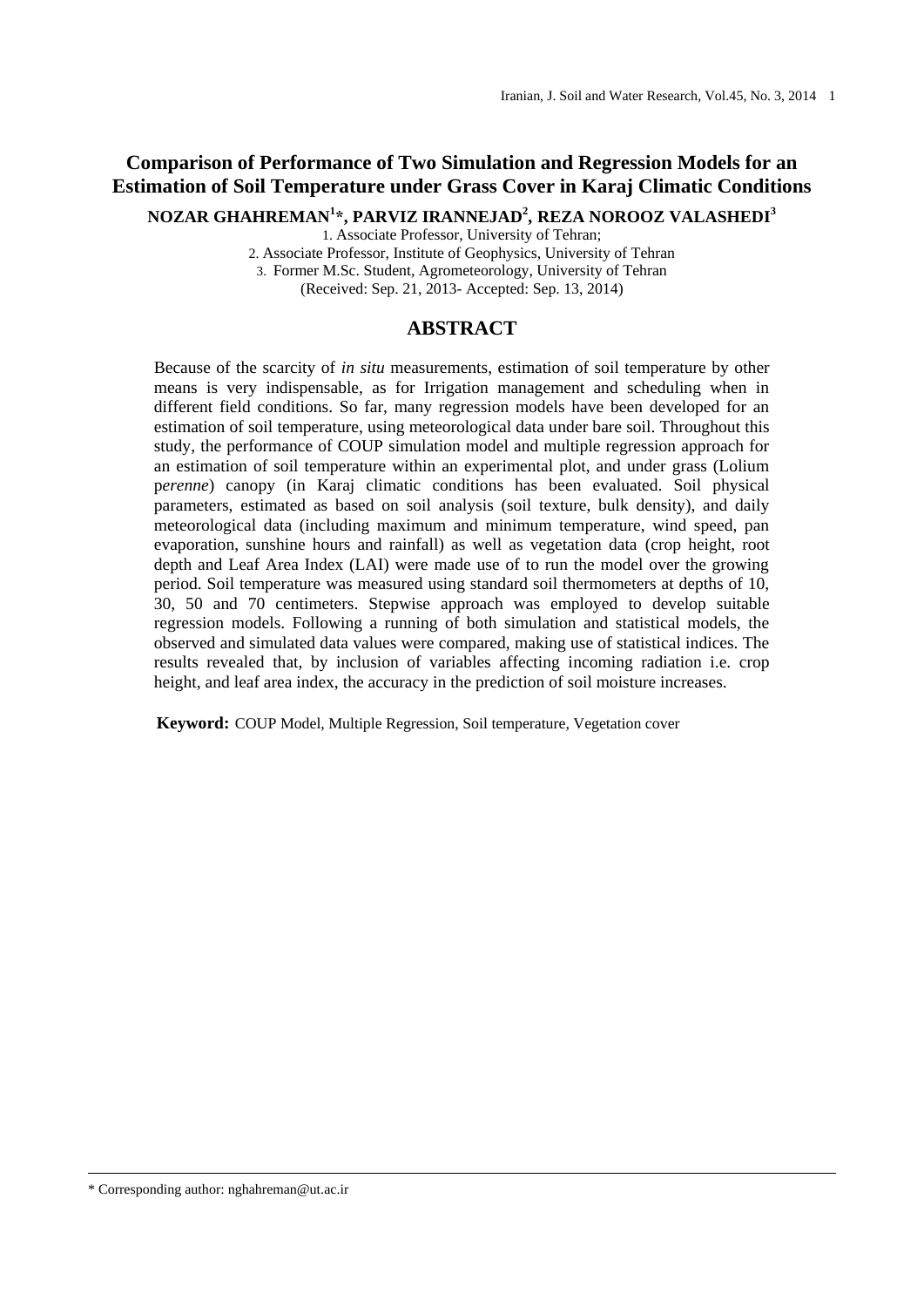## **Transport and Degradation of Herbicides in Soil under Different Herbigation Systems**

## **ELHAM NOWSHADI1<sup>1</sup> , MEHDI HOMAEE<sup>2</sup> \*, FARIBORZ ABBASI<sup>3</sup>**

1. PhD candidate, Soil Science Department, Tarbiat Modares University, Tehran, Iran 2. Professor, Soil Science Department, Tarbiat Modares University, Tehran, Iran; Corresponding

author

3. Associate Professor, Agricultural Engineering Institute (Received: March. 19, 2014- Accepted: May. 25, 2014)

## **ABSTRACT**

The objective followed in this study was to investigate the transport and degradation of herbicides under different herbigation vs. conventional spraying systems in soil. Metribuzin and Potassium Bromide (KBr) were applied in soil plots by four application methods, including conventional spraying without delay in initial irrigation (CS1), conventional spraying with an initial 24-h delay in irrigation (CS2), herbigation via the first irrigation (HRB1) vs. herbigation via the second irrigation (HRB2). The results indicated that the highest leaching of herbicide and KBr along with the lowest degradation of herbicide was obtained for the treatment of herbigation via first irrigation. In HRB1 treatment, herbigation, when in dry soil, caused rapid movement of KBr and herbicide within the open pores preserving the herbicide from photochemical and microbial degradation which mostly occurs at the surface soil layer. Among conventional spraying methods, the first irrigation delay after chemical application, in CS2 treatment, led to herbicide diffusion to inter aggregate macrospores and as well adsorption on the organic and inorganic particles. Thus, the applied herbicide did not leach out and remained at the soil surface for a longer time. Remaining of a large portion of herbicide at the soil surface has led to an increase in herbicide degradation, due to the availability of a greater organic matter content, microbial population, sunlight radiation as well as moisture content.

**Keywords:** Conventional spraying; Herbigation; Herbicide transport and degradation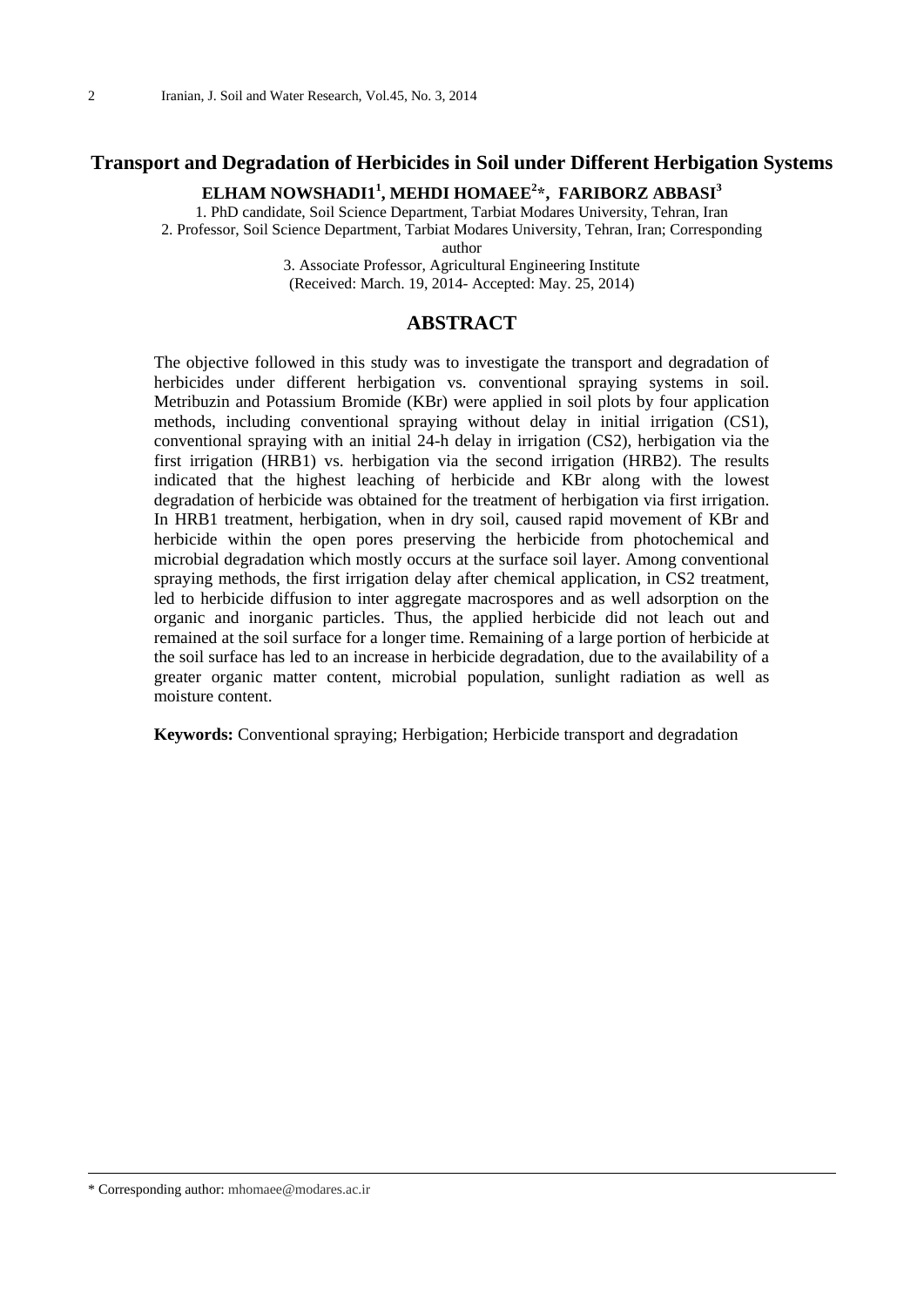## **Modeling and Simulation of Long-term Effects of Irrigation with Tehran Treated Wastewater on Water and Soil Resources using Dynamic Systems Modeling**

#### **TAYMOR SOHRABI MOLAYOUSEF<sup>1</sup> , ABDOLMAJID LIAGHAT<sup>2</sup> , HAMZEHALI ALIZADEH<sup>3</sup> \*, BIJAN NAZARI<sup>4</sup>**

1. Professor, Irrigation and Recla. Eng. Dept. UNIVERSITY OF TEHRAN

2. Professor, Irrigation and Recla. Eng. Dept. UNIVERSITY OF TEHRAN

3. PhD Student, Irrigation and Recla. Eng. Dept. UNIVERSITY OF TEHRAN

4. Assistant Professor, Irrigation and Recla. Eng. Dept Imam Khomeini International University (Received: Feb. 23, 2014- Accepted: May. 17, 2014)

### **ABSTRACT**

Many factors affect wastewater management and utilization plans' success with any change occurring in any of these factors leading to various feedbacks on other elements of wastewater use system. Hence, development of a model with the capability of simulation of all factors, aspects and interactions that affect wastewater utilization indispensable. The objective followed in this study was to model and make simulation of long-term effects of irrigation with Tehran treated wastewater on the water and soil resources' System Dynamics (SD) modeling method. The developed SD model validation process revealed that the model benefits from the needed acceptable efficiency. Nine possible scenarios in wastewater allocation, crop pattern as well as deficit irrigation were studied. Model results warned that the current condition if continued would lead to complete degradation of groundwater resources by 2042. Also, the results indicated that wastewater allocation can postpone the degradation of ground water resource (up to 2067). Wastewater allocation together with 11 % decrease in agricultural demand (through either deficit irrigation or modern irrigation systems' development) can result in a sustainable use of water resources as in Varamin Area, Iran.

**Keywords:** Feedback, Wastewater, Groundwater

\* Corresponding author: hamzehalizadeh@ut.ac.ir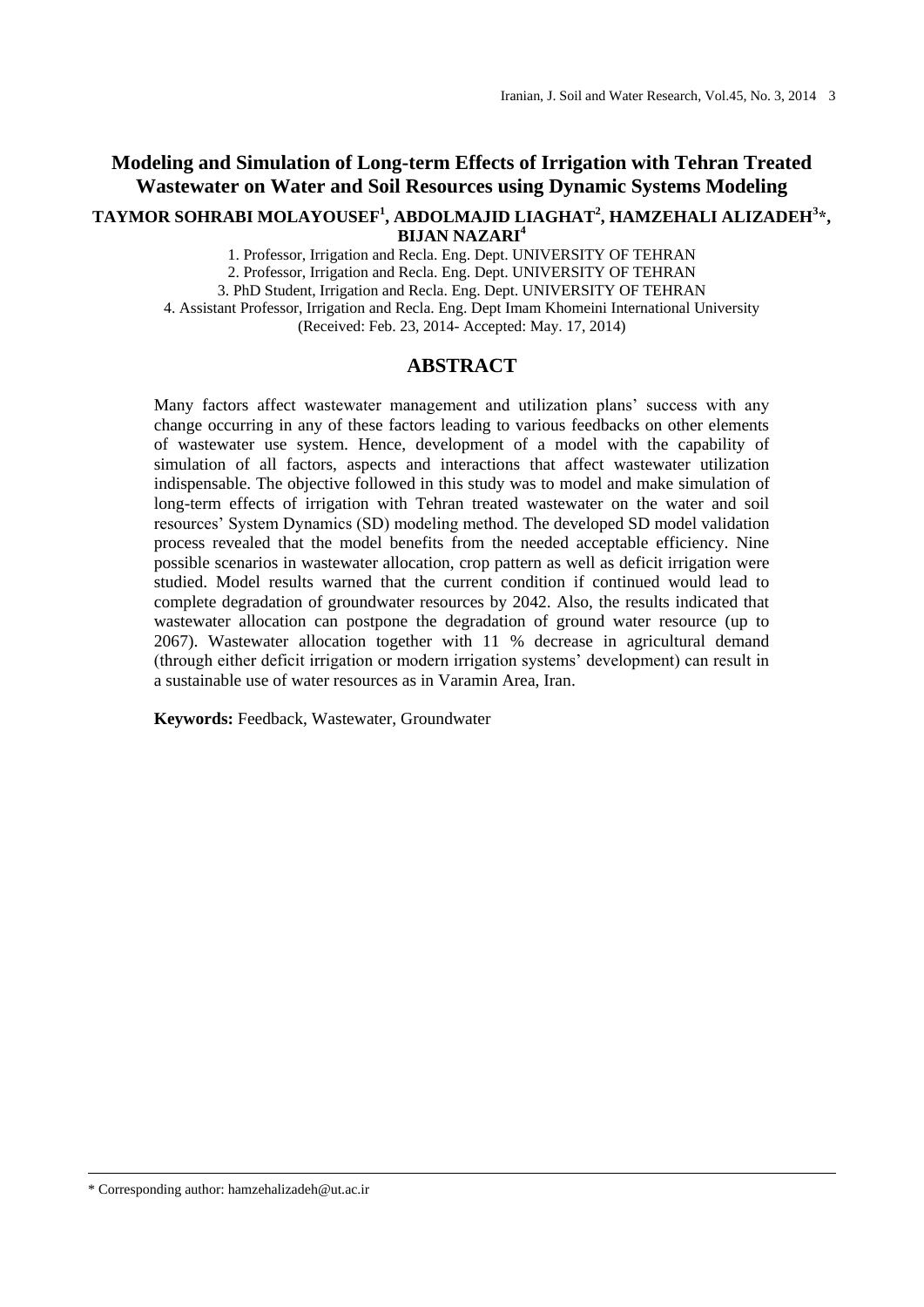# **Calibration and Sensitivity Analysis of Hydraulic Behavior in Qazvin Plain Aquifer**

**MOHAMMAD AFLATOUNI<sup>1</sup> , LEILA ESKANDARI<sup>2</sup> \*, HOSSEIN DEHGHANISANIJ<sup>3</sup>**

1. Assistant professor Irrigation and drainage **,** Department of water Engineering , Faculity of Agriculture,Islamic Azad University of Shiraz

2. Leila Eskandari **,**M.sc. Graduated Irrigation and drainage, Department of water, Islamic Azad University of Shiraz

3. Hossin Dehghanisanij, Assistant professor Irrigation and drainage agricultural engineering research institute

(Received: Nov. 2, 2013- Accepted: June. 1, 2014)

## **ABSTRACT**

In a national plan of salt marsh lands' drainage in Qazvin, in order to have the water table lowered, and to prevent the progress of saltmarsh, an interceptor drain equipped with hydraulic structures was constructed. A number of 99 observation wells, in the direction perpendicular to the drain were constructed in 9 directional sections. The hydraulic behavior of the aquifer and the effect of the interceptor drain, while using PMWIN Model , (in transient flow and monthly time steps), hydrodynamic coefficients were calibrated through PEST code plus trial and error method. In sensitivity analysis, the model was run in a three step increase and three steps decrease without any changes in the other hydrodynamic coefficients. The results indicate that error variance of before and of after model calibration were respectively 0.336 and 0.127 meter. Furthermore results of sensitivity index revealed that the highest sensitivities were respectively recorded for, hydraulic conductivity coefficient, recharge and specific yield, while the effect of hydraulic conductivity coefficient being observed more around observation wells adjacent to the channel within the radius of influence drain, with little effect on the other parts of the aquifer.

**Keywords:** Groundwater, Qazvin Saltmarsh, Radius of influence drain , Hydrodynamic Coefficients, Inverse calibration, PMWIN Model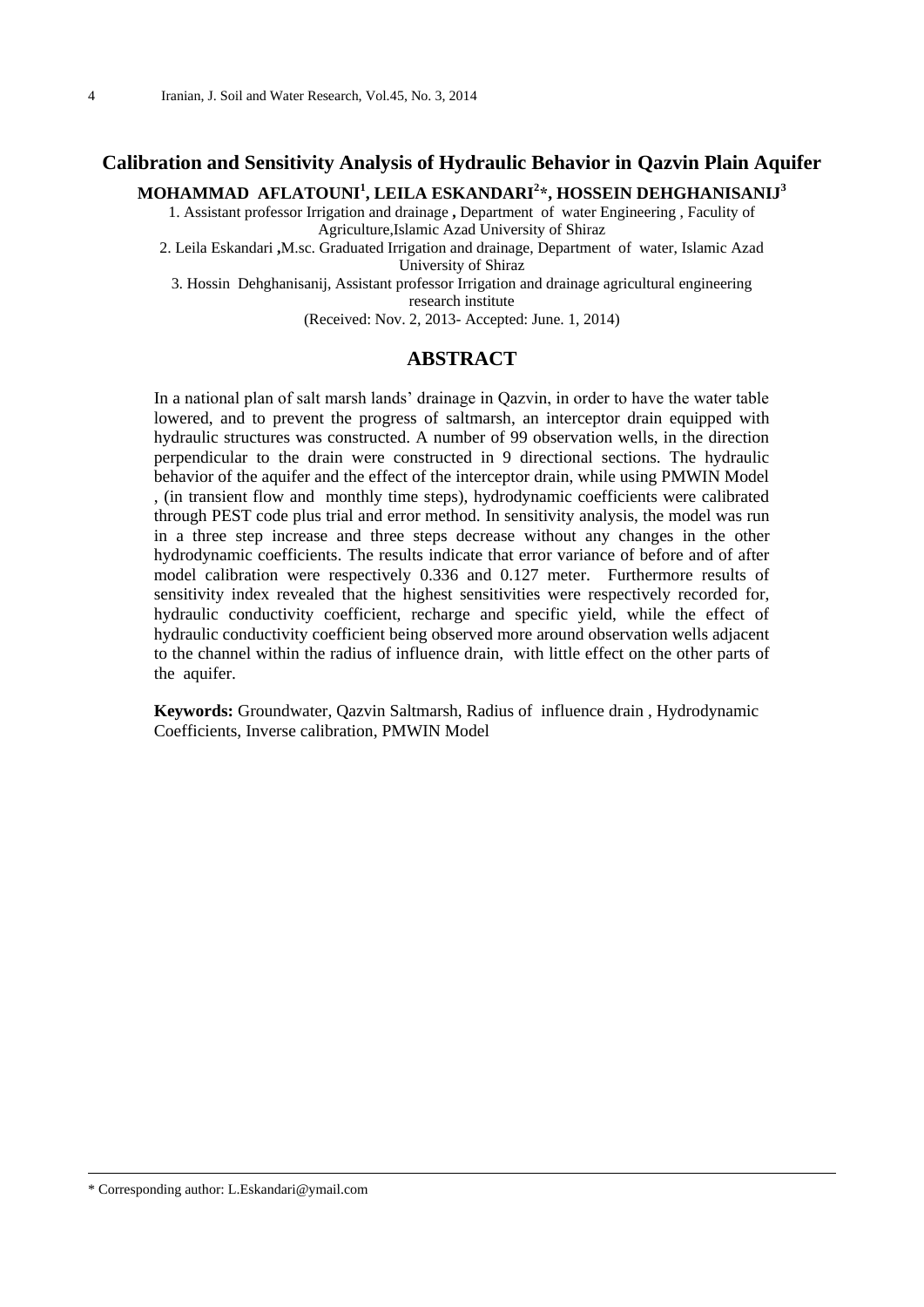# **A Determination of the Optimum Remaining Time on Water Table Management to Decrease Nitrogen Loss in Drained Agricultural Lands**

#### **MOHAMMAD HASAN GHARAHDAGHI<sup>1</sup> \*, PEYMAN DANESHKAR ARASTEH <sup>2</sup> , ABDOLMAJID LIYAGHAT<sup>3</sup> AND ABBAS SOTOODEHNIA <sup>4</sup>**

<sup>1</sup> M.Sc. Student, <sup>2, 4</sup> Assistant professors, Faculty of Engineering and Technology, Imam Khomeini International University,

<sup>3</sup> Professor, Faculty of Agricultural Engineering and Technology, University of Tehran (Received: May. 3, 2014- Accepted: June. 7, 2014)

## **ABSTRACT**

The management of water table is introduced as one of the major parts of the solutions in water resources management. This method could play a significant role in protecting water resources, increasing irrigation efficiency, preserving nutrients in soil, and protecting the quality of surface downstream, and as well, of groundwater. Towards this end, a laboratory study has been done on the effects of water table management on control of leaching and discharging of nitrogen in sandy loam soils. Water table was controlled at a depth of 30 *cm* from soil surface through three drainpipes installed at 80 *cm* depth and while the volume and quality of effluent drained water (in terms of different nitrogen compounds, namely: nitrite, nitrate, ammonium, and ammoniac were evaluated at retention times of 2, 4 and 5 days within the framework of a physical model. Results show 29.4 percent decrease in drainage discharge at a retention time of 5 days and while 27.7 percent decrease in effluent nitrate density at 4 days past, as compared with the free drainage water. Through a statistical comparison of the results, the most appropriate time to control water table was attained after 4 days past. Given the present findings, duration of retention time in modern drainage systems is one of the management variables, and while a provision of correct and opportune usage of this management method, (Through an increase in consumption efficiency of water and fertilizer) would be hopeful in developing stable agriculture and as well improving the quality of water resources and consequently the protection of the environment.

**Keywords:** Controlled drainage, Drainage water, Nitrogen cycle, Physical model

\* Corresponding author: MH\_Gharahdaghi@ut.ac.ir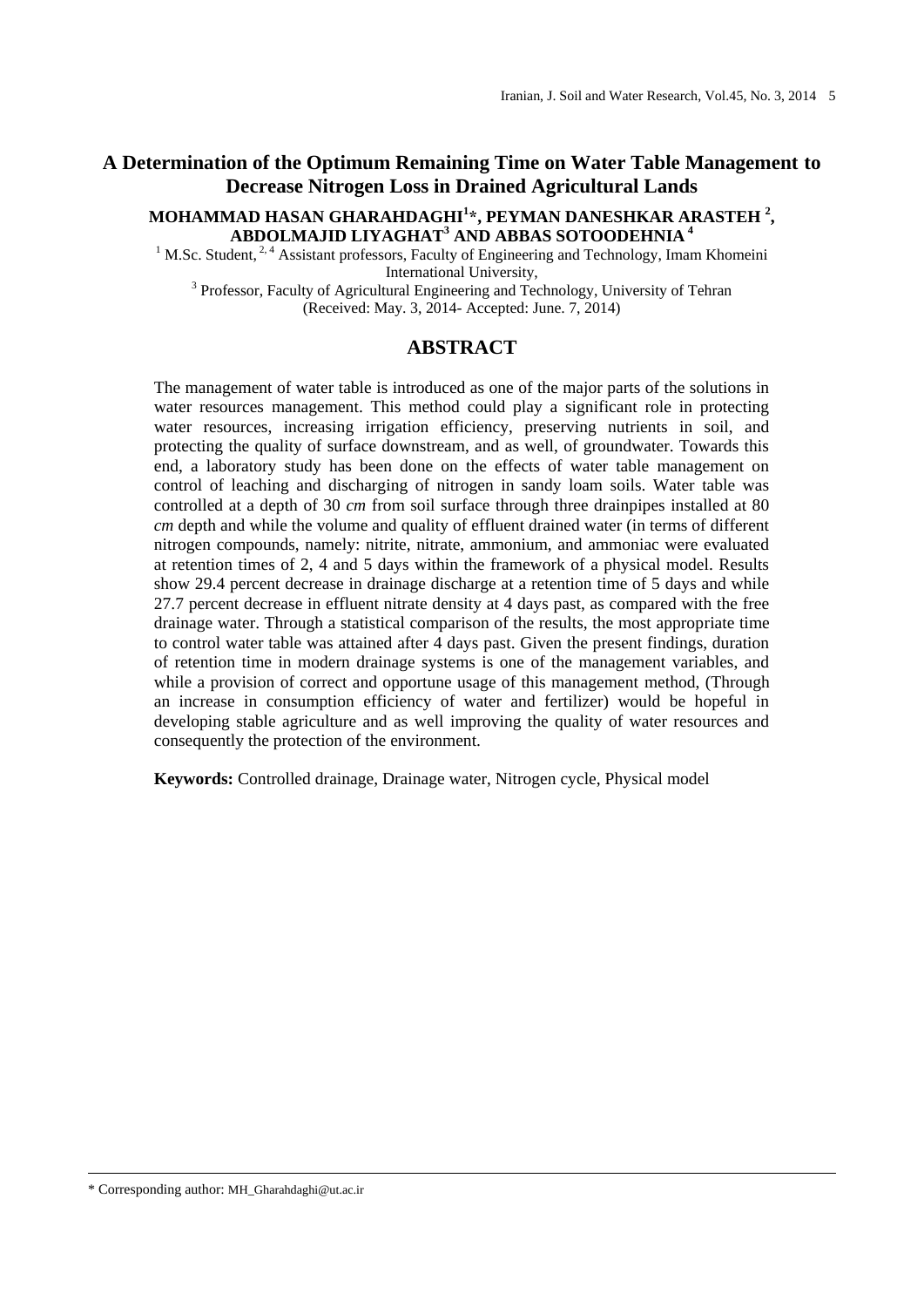# **A Laboratory Study of the Effect of the Function of Hydraulic Conductance on Modeling of Seepage from Earth Dams**

**HOJJAT AHMADI<sup>1</sup> \*, HOSSEIN REZAEI<sup>2</sup> , KAMRAN ZEINALZADEH<sup>3</sup>**

1. Assistant Professor, Department of Water Engineering, Urmia University

2. Associate Professor, Department of Water Engineering, Urmia University

3. Assistant Professor, Department of Water Engineering, Urmia University

(Received: Jan. 26, 2014- Accepted: June. 28, 2014)

#### **ABSTRACT**

Seepage analysis through earth dams is employed to determine the water loss. Moreover, as the magnitude of pore pressure in dam body is calculated using seepage analysis, this analysis plays an important role on the stability analysis in these types of structures. As the hydraulic conductivity of the earth dam materials, is considered as one of the effective parameters on the magnitude of seepage, an experimental model of an earth dam was constructed, and by the accurate measurement of saturated vs. unsaturated hydraulic parameters of materials (and by use of Disk Infiltrometer), the flow through the experimental model was simulated, employing by Seep/W as a finite element based model. The results of the study revealed that application of unsaturated hydraulic conductivity function, rather than constant saturated permeability, presents more accurate results. A comparison of the model results with the obtained data confirmed that the differences between model results and the real data diminishes, as by approaching the Phreatic Line limits. Furthermore, a comparison of results revealed that, in the transient state of seepage under drawdown conditions, the model predicted the draining of the body occurring more slowly than when the function of hydraulic conductivity being employed rather than constant saturate hydraulic conductivity.

**Keywords**: Hydraulic conductivity, Earth dam, Seepage, Pore pressure, Disc infiltrometer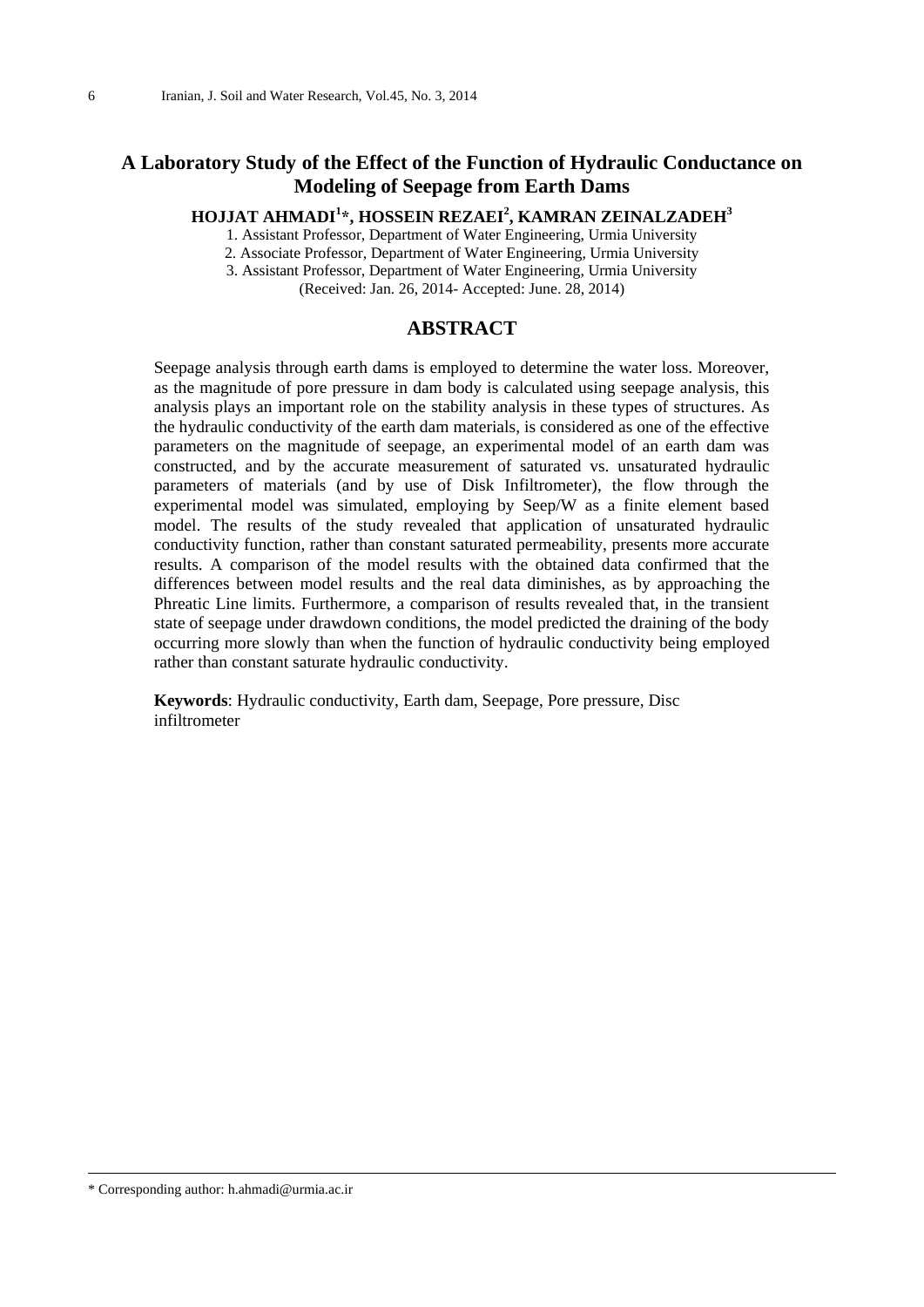# **Swell- Shrink Behavior of Expansive Soils under Different Surcharge and Water Qualities**

**MEHRDAD MOGHADAS<sup>1</sup> \*, ALI RAEESI ESTABRAGH<sup>2</sup> , JAMAL ABDOLAHI<sup>3</sup>**

1. Ph.D candidate of water structures, Irrigation and Reclamation department, college of agricultural and natural resources, University of Tehran

2. Assistant Professor, Irrigation and Reclamation department, college of agricultural and natural resources, University of Tehran.

3. Instructor, Irrigation and Reclamation department, college of agricultural and natural resources, University of Tehran.

(Rceived: Oct. 7, 2013- Accepted: Apr. 15, 2014)

## **ABSTRACT**

Expansive soils are of the kind the volume of which will be changed to extremes by being exposed to varying conditions of moisture. This volume change is a serious menace to structures built on these types of soils. Throughout the present research the potential of volume change in these soils was investigated when exposed to the phenomenon of wetting and drying. For the purpose, samples of a statically compacted soil were positioned in a consolidation test set, and tests conducted under two surcharges of 10 and 20 KPa and along with two kinds of water quality (pure and acid). Results showed equal swell and shrinkage occurring, following a repetition of about five test cycles. Furthermore, changing water quality (to acid) was found as an effective element in decreasing of the swelling potential.

**Keywords:** modified consolidation, wetting and drying cycles, swelling soils, swellshrinkage paths.

\* Corresponding author: m.moghadas@ut.ac.ir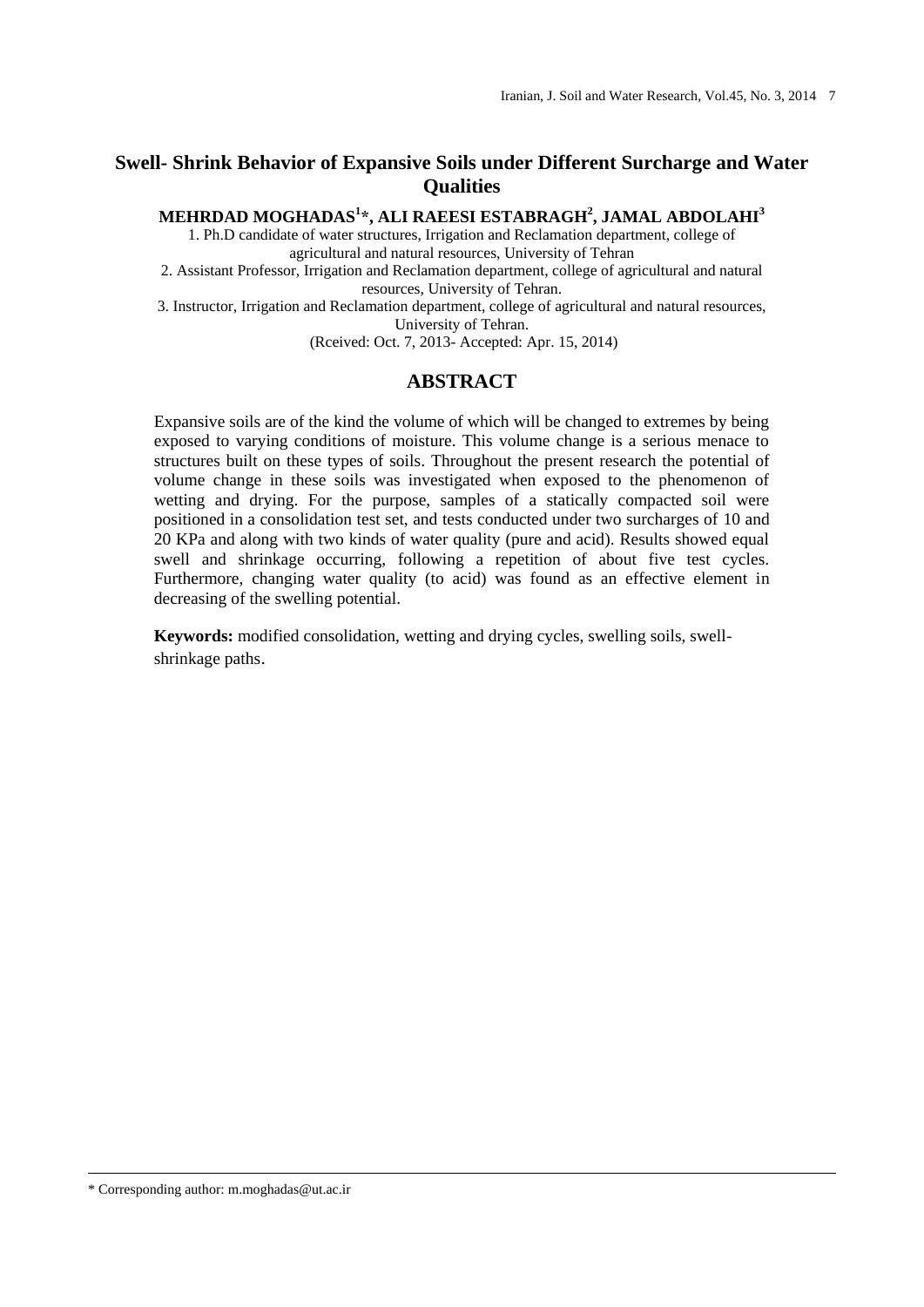## **A Study of the Volume Change Behavior of Expansive Soils Stabilized With Tape Fibers**

**HODAYSEH RAFATJOO<sup>1</sup> \*, ALI RAEESI ESTABRAGH<sup>2</sup> , JAMAL ABDOLLAHI<sup>3</sup>** 1, Former Graduated Student, Tehran University.

2, Assistant Professor, Irrigation and Reclamation Engineering Department, university of Tehran 3, Lecturer, Irrigation and Reclamation Engineering Department, university of Tehran (Received: Nov. 16, 2013- Accepted: May. 25, 2014)

#### **ABSTRACT**

Expansive soils undergo volumetric changes in response to changes in their moisture content that this characteristic causes irreparable problems particularly in civil projects. Investigators have proposed chemical methods as well as mechanical treatments to stabilize the expansive soils. In this study, stabilization of expansive soil with randomly distributed fiber was investigated by reinforcing the soil with two types of synthetic fibers of the widths 3 and 5 mm. Experimental samples were prepared from static compaction with three stabilizer dosage levels of 0.5, 1 and 1.5% by weight of dry soil and lengths 10, 20 and 30 mm. The tests were conducted in a consolidation apparatus. The results of the study revealed that reinforcement reduces swelling characteristic of expansive soils and this reduction depending upon the percentage and the length of either types of fiber. A comparison the effects of the two types of fibers indicated that for the same content and fiber lengths, an increase in the fiber width causes more reduction in swell potential and consequently swelling pressure.

**Keywords:** Expansive soil, Synthetic fibers, Swell potential, Swelling pressure, Soil improvement.

\* Corresponding author: h.rafatjoo@ut.ac.ir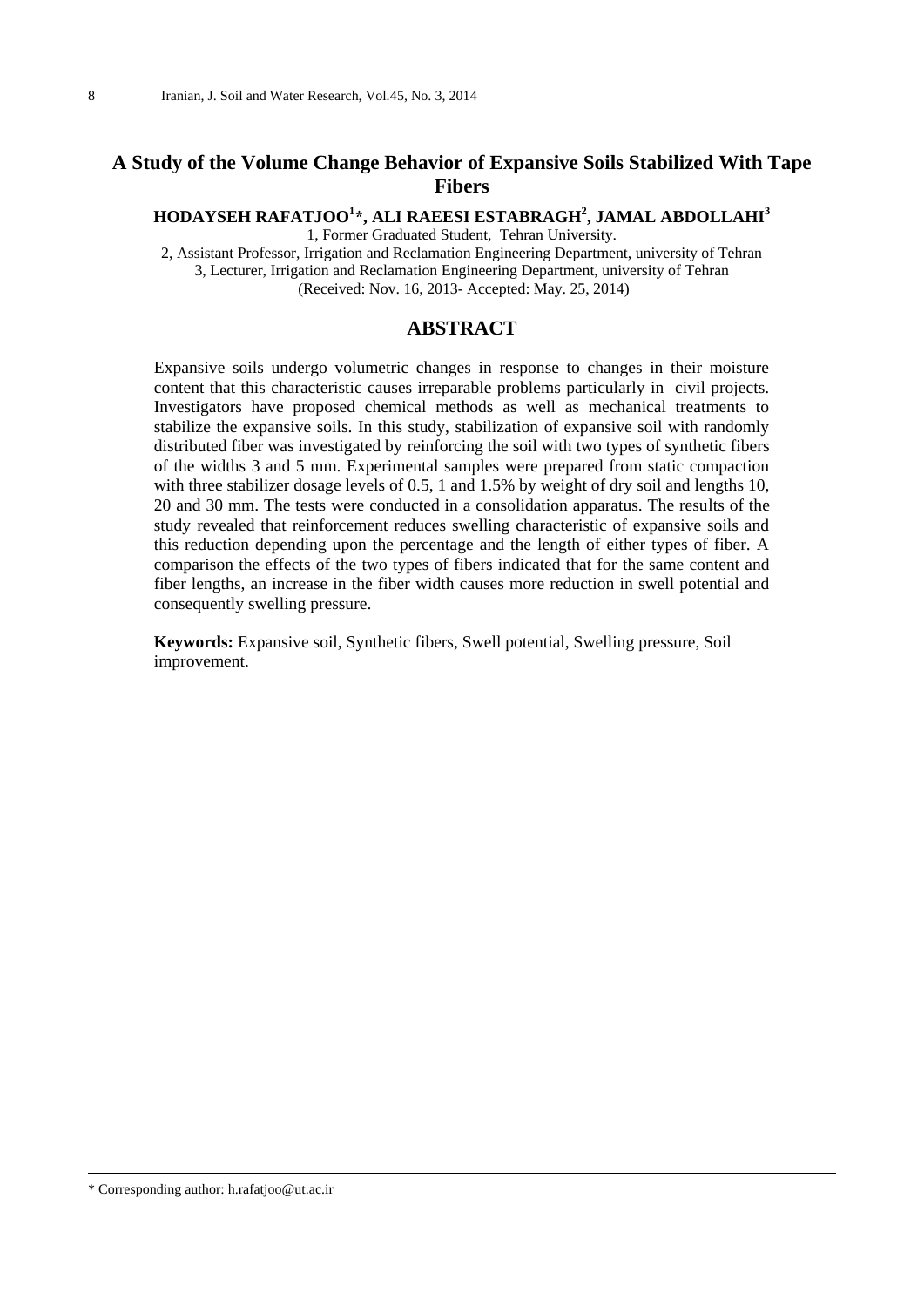# **A Determination of the most Suitable Cell Size of the Digital Elevation Model to compute the Topographic Factor in RUSLE**

**FARROKH ASADZADEH<sup>1</sup> \*, SALMAN MIRZAEE<sup>2</sup> , MAHBOOBEH TAYEBI<sup>3</sup>**

1. Assistant Professor, Dept. of Soil Science, Urmia University

2, 3. Ph.D Students, Dept. of Soil Science, Shahrekord University (Received: Dec. 38, 2013- Accepted: June. 1, 2014)

## **ABSTRACT**

Preparation of the topographic factor (LS) map in RUSLE model is a very tedious step because of the complicated effects of topography on soil loss. The objective of this study was to determine the suitable cell size of Digital Elevation Model (DEM) for computing LS factor by the method of Moore and Wilson (1992) in a 5326 ha area, northwest of Tehran Province. Towards this end, cell sizes of 30, 50, 100, 200 and 400 m were derived from the 10 m cell size in ArcGIS 9.3. The appropriate cell size was selected making use of the criteria of spatial dependence and the coefficient of determination  $(R^2)$ . Results revealed that in the preparation of flow accumulation map, the sinks created in digital elevation models must be resolved. Also, analysis of variograms showed that the calculated LS factor obtained from DEM of 50 m cell size is of the most spatial dependence (0.613) with the highest coefficient of determination ( $R^2$ =0.983). As a result, a DEM of 50 m cell size was found out to lead to the production of a more accurate LS factor map.

**Keywords:** DEM, Soil erosion, LS factor, Geostatistics

<sup>\*</sup> Corresponding author: farrokhasadzadeh@gmail.com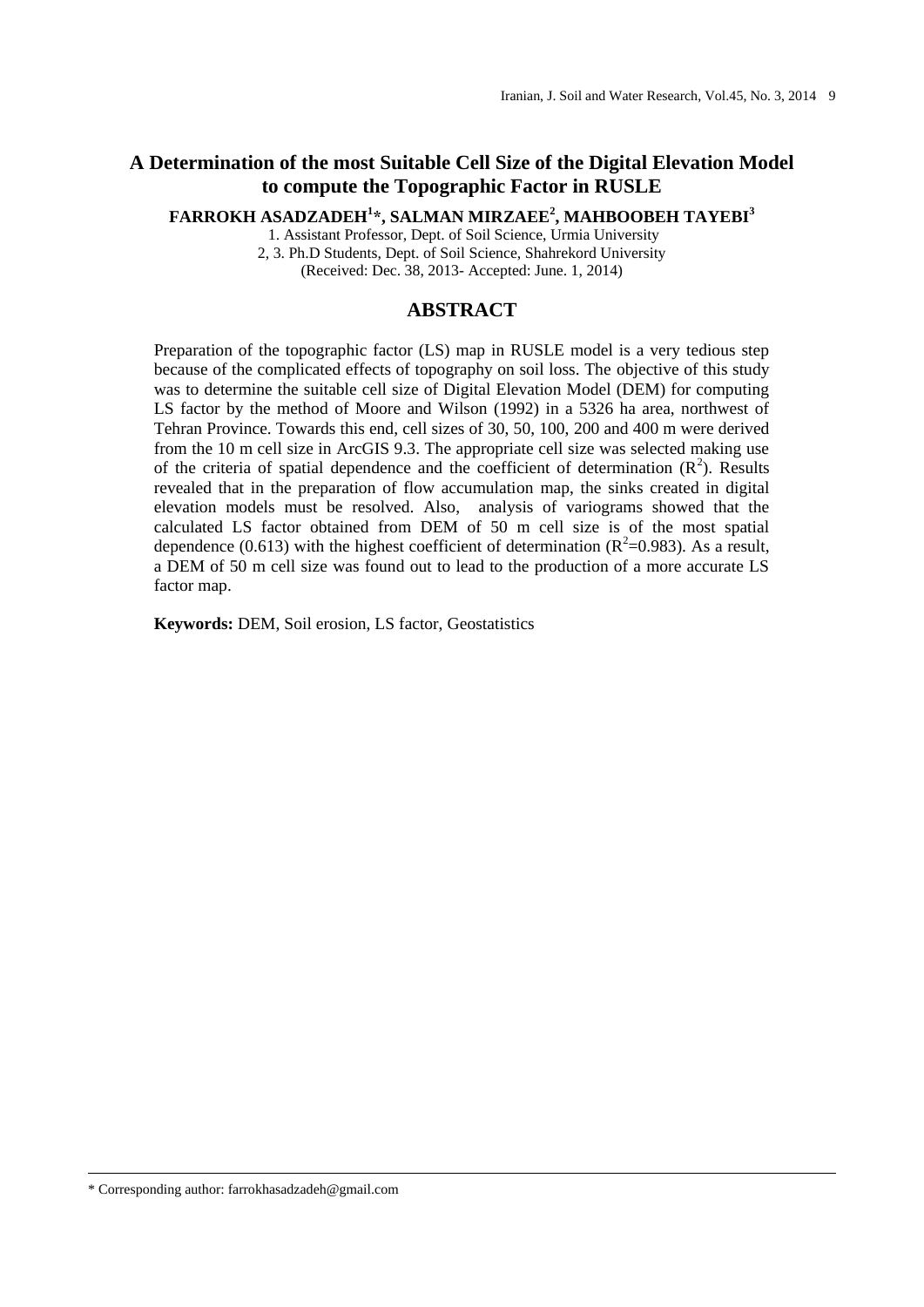## **An Assessment of the Dynamics of Physical Fractions of Organic Carbon in Water-Stable Aggregates within Different types of Land Uses**

## **EBRAHIM MOGHISEH\* 1 , AHMAD HEIDARI<sup>2</sup> , MOHAMMAD GHANNADI<sup>3</sup> , FEREYDOON SARMADIAN <sup>4</sup> ,**

## **NEJAT PIRVALI<sup>5</sup> , MIRAHMAD MOOSAVI SHALMANI<sup>6</sup> , SADOLLA TEIMOURI<sup>7</sup> , ALI KHORASANI<sup>8</sup>**

1, 3, 5. Scientific memberof Nuclear Science and Technology Research Institute, Karaj, Iran 2, 4. Scientific member of Soil Science Department, University of Tehran, Karaj, Iran 6, 7, 8, Scientific member of Nuclear Science and Technology Research Institute, Tehran, Iran (Received: Sep. 13, 2013- Accepted: May. 25, 2014)

#### **ABSTRACT**

Throughout the present study, similar horizons (A, AB and B1) from deciduous forest, coniferous forest and rangeland types of land uses were selected, and the percentage of water stable aggregates in them measured. In each class of stable aggregate at the horizon A, free light fraction, free-particulate organic matter, intra-aggregate of particle organic mather (POM), and clay  $+$  silt complexes were separated through density and size method. Carbon and nitrogen percentages were measured by use of CHN elemental analyzer. Results of the study indicate that along with decrease in aggregate size, stable aggregate as well as organic carbon percentages were increased. It was also found that large macro aggregates  $(>= 2 \text{ mm})$  were more susceptible to the change to deciduous forestland than the other aggregates. Based on organic matter fractionation techniques, free particulate organic matter and intra-aggregate particulate organic matter among other fractions, and even total organic carbon are critical and sensitive indicators of change into other types of land uses. The levels of nitrogen and C: N of organic matter fractionation were determined within the degradation order of F-LF> F-POM> IA-POM> IA-S+C, which revealed the main role of aggregates in conservation of organic matter.

**Keywords**: Stable Aggregates, Physical Fractionation, Particulate Organic Matter (POM), Intra-Aggregate Fraction, Land Use.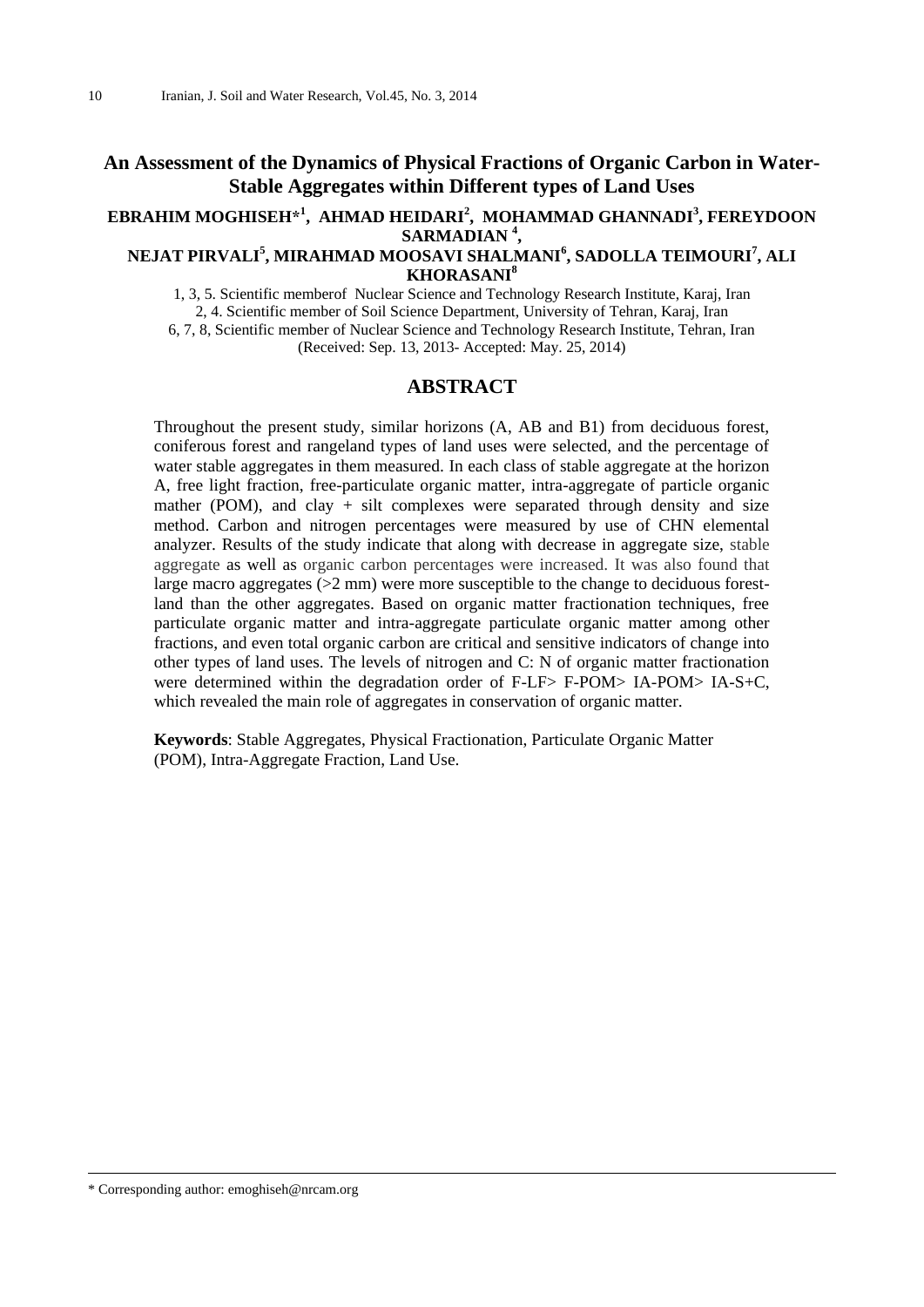# **Isotherms of Adsorption on and Desorption from Calcite of Boron: pH and Salt Dependency**

**AZIZ MAJIDI<sup>1</sup> , RASOUL RAHNEMAIE<sup>2</sup> \*, MOHAMMAD JAFAR MALAKOUTI<sup>3</sup>**

1, 2, 3, Former Ph.D. student, assistant professor, professor, Faculty of Agriculture, Department of Soil Science, Tarbiat Modares University (Received: Oct. 16. 2013- Accepted: May. 17, 2014)

## **ABSTRACT**

The role of calcite as related to the chemical behavior of boron (B) in calcareous soils was investigated through an assessment of B adsorption and desorption reactions on and from calcite in four ratios of solid to solution rate, three levels of ionic strength, and within a pH range of 7.5 to 11.5. Experimental data indicated that B adsorption is increased by an increase in the solid to solution ratio and by increase in its equilibrium concentration. Further, an increase in ionic strength strongly stimulated B adsorption, which is likely due to the formation of boron inner-sphere surface complexes and as well shrinkage in the electrical double layer thicknesses. Boron adsorption increased by increase in pH getting maximized at about 9.2. Any further increase in pH reduced B adsorption. After four successive desorption stages with calcium nitrate as background solution, approximately 20-40% of the initially adsorbed B was released. In general, it could be concluded that even though calcite is the major mineral in calcareous soils, however, boron-calcite adsorption interactions influence B concentration in the soil solution as by weakly.

**Keywords**: Calcareous soil, Double layer, Soil solution, Chemical behavior